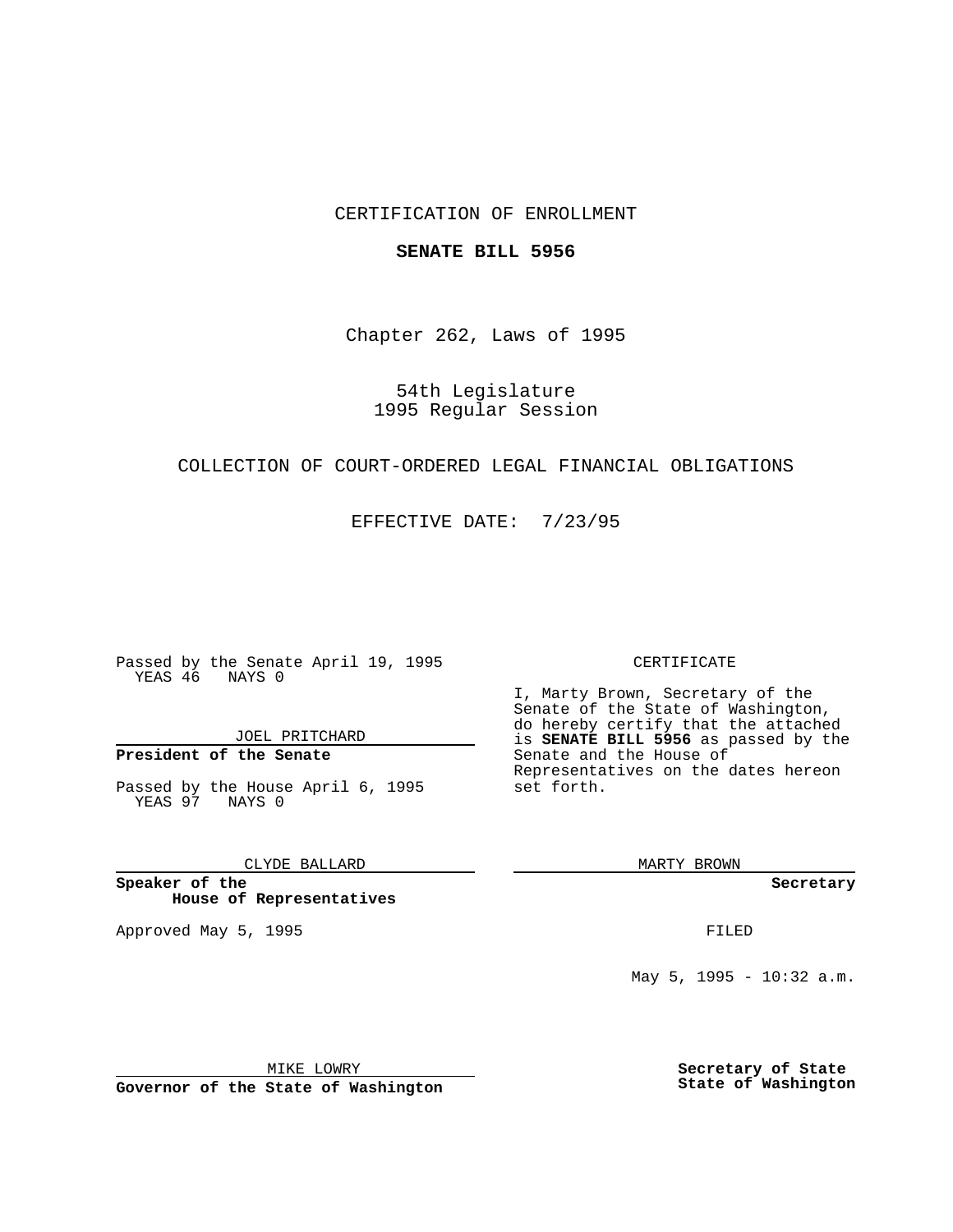## **SENATE BILL 5956** \_\_\_\_\_\_\_\_\_\_\_\_\_\_\_\_\_\_\_\_\_\_\_\_\_\_\_\_\_\_\_\_\_\_\_\_\_\_\_\_\_\_\_\_\_\_\_

\_\_\_\_\_\_\_\_\_\_\_\_\_\_\_\_\_\_\_\_\_\_\_\_\_\_\_\_\_\_\_\_\_\_\_\_\_\_\_\_\_\_\_\_\_\_\_

## AS AMENDED BY THE HOUSE

Passed Legislature - 1995 Regular Session

### **State of Washington 54th Legislature 1995 Regular Session**

**By** Senators Rasmussen, Strannigan, Rinehart, Hargrove, Smith, Schow, Prentice, Hochstatter, Wojahn, Haugen, Sheldon, Gaspard, Deccio, Spanel, Morton, Pelz, Franklin, Bauer, Kohl, Sutherland, Palmer, McDonald, Wood, A. Anderson, Owen, McAuliffe, Fraser, Long, West, Oke and Winsley

Read first time 02/16/95. Referred to Committee on Law & Justice.

1 AN ACT Relating to collection of unpaid court-ordered legal 2 financial obligations; and amending RCW 36.18.190.

3 BE IT ENACTED BY THE LEGISLATURE OF THE STATE OF WASHINGTON:

4 **Sec. 1.** RCW 36.18.190 and 1994 c 185 s 9 are each amended to read 5 as follows:

6 Superior court clerks may contract with collection agencies under 7 chapter 19.16 RCW or may use county collection services for the 8 collection of unpaid ((eourt)) court-ordered legal financial 9 obligations as enumerated in RCW 9.94A.030 that are ordered pursuant to 10 a felony or misdemeanor conviction. The costs for the agencies or 11 county services shall be paid by the debtor. The superior court may, 12 at sentencing or at any time within ten years, assess as court costs 13 the moneys paid for remuneration for services or charges paid to 14 collection agencies or for collection services. Collection may not be 15 initiated with respect to a criminal offender who is under the 16 supervision of the department of corrections without the prior 17 agreement of the department. Superior court clerks are encouraged to 18 initiate collection action with respect to a criminal offender who is